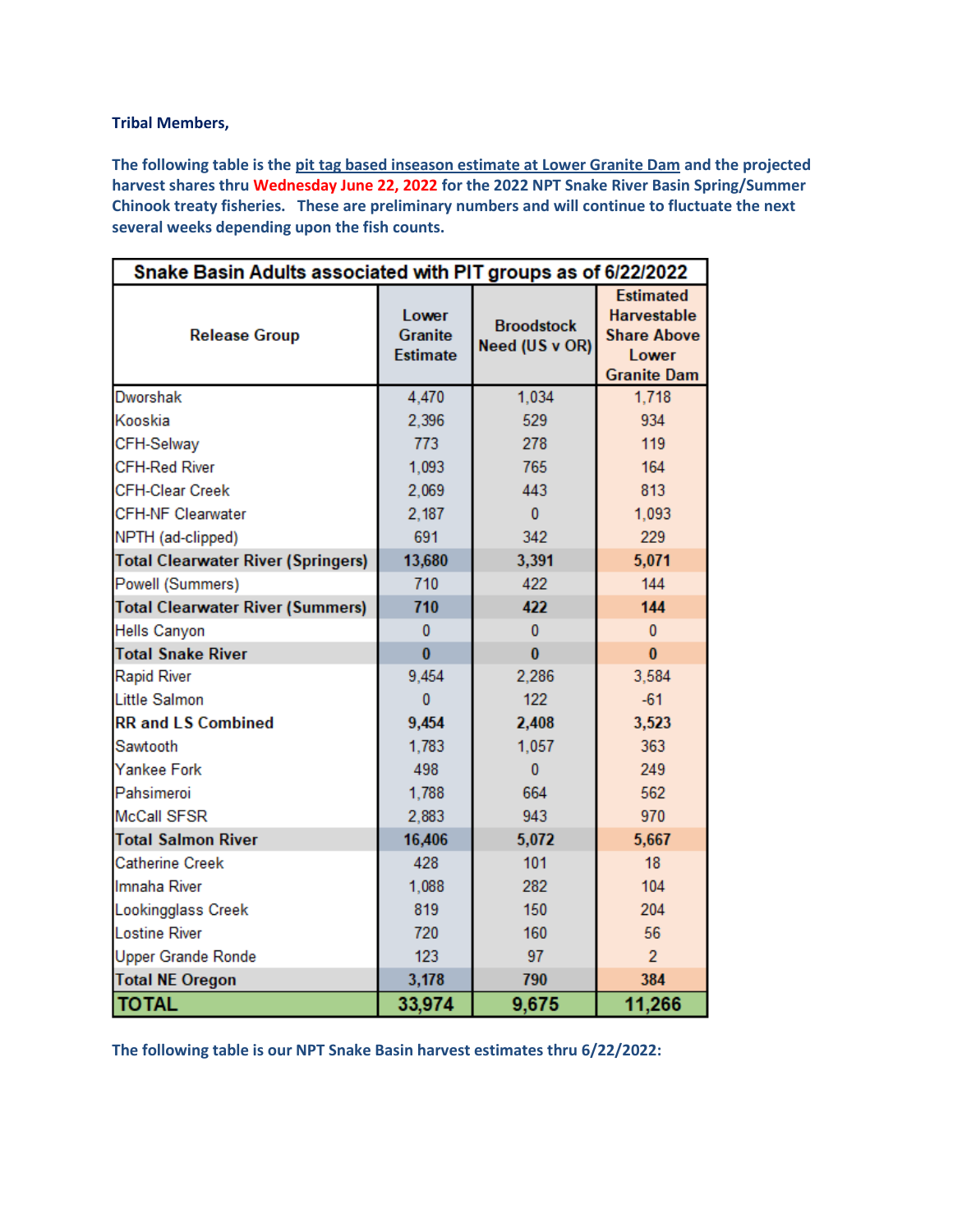| Nez Perce Tribe Harvest Estimates as of: 6/22/2022 Preliminary Inseases                             |                                  |       |                                 |      |    |  |
|-----------------------------------------------------------------------------------------------------|----------------------------------|-------|---------------------------------|------|----|--|
| Summary Estimates of Spring/Summer Chinook Salmon Harvest/ESA Take in Nez Perce Tribal Fisheries in |                                  |       |                                 |      |    |  |
| <b>Fishery / Drainage</b>                                                                           | <b>Ad Clipped Chinook Salmon</b> |       | <b>Unclipped Chinook Salmon</b> |      | Ja |  |
|                                                                                                     | Caught                           | Kept  | Caught                          | Kept |    |  |
| <b>Clearwater River &amp; Tributaries</b>                                                           |                                  |       |                                 |      |    |  |
| <b>North Fork Clearwater River</b>                                                                  | 352                              | 352   | 0                               | 0    |    |  |
| <b>Clear Creek</b>                                                                                  | 268                              | 268   | 3                               | 3    |    |  |
| <b>South Fork Clearwater River</b>                                                                  | 0                                | 0     | 0                               | 0    |    |  |
| Selway                                                                                              | 13                               | 13    | 40                              | 40   |    |  |
| <b>Lochsa River</b>                                                                                 | 0                                | 0     | 0                               | 0    |    |  |
| <b>Clearwater River drainage total</b>                                                              | 633                              | 633   | 43                              | 43   |    |  |
| <b>Rapid River &amp; Little Salmon</b>                                                              |                                  |       |                                 |      |    |  |
| <b>Rapid River</b>                                                                                  | 531                              | 531   | 0                               | 0    |    |  |
| <b>Little Salmon River</b>                                                                          | 74                               | 74    | 0                               | 0    |    |  |
| <b>Total</b>                                                                                        | 605                              | 605   | 0                               | 0    |    |  |
| <b>South Fork Salmon River</b>                                                                      |                                  |       |                                 |      |    |  |
| <b>Mainstem South Fork</b>                                                                          | 0                                | 0     | 0                               | 0    |    |  |
| <b>South Fork Salmon River Total</b>                                                                | 0                                | 0     | 0                               | 0    |    |  |
| <b>Idaho Total</b>                                                                                  | 1,238                            | 1,238 | 43                              | 43   |    |  |
| <b>Imnaha River</b>                                                                                 | 0                                | 0     | 0                               | 0    |    |  |
| <b>Lookingglass Creek</b>                                                                           | 35                               | 35    | 0                               | 0    |    |  |
| <b>Lostine River</b>                                                                                | 0                                | 0     | 0                               | 0    |    |  |
| <b>Tucannon River</b>                                                                               | 0                                | 0     | 0                               | 0    |    |  |
| <b>Subtotal</b>                                                                                     | 1,273                            | 1,273 | 43                              | 43   |    |  |

## **Nez Perce treaty fisheries are managed according to the following:**

- As is the case every year, in 2022 the number of adult spring/summer chinook that return to each river and the harvest that it will support will vary river-by-river—some areas will have more fish available than other rivers (see below for "Report on Key Treaty Fisheries");
- The length of the fishing season will vary river-by-river, some tributaries will likely close fairly quickly, while others may remain open for longer duration; and
- Per Tribal Law, fisheries are always "open until closed."
- For justification to close tributary fisheries, one of the following triggers must be met: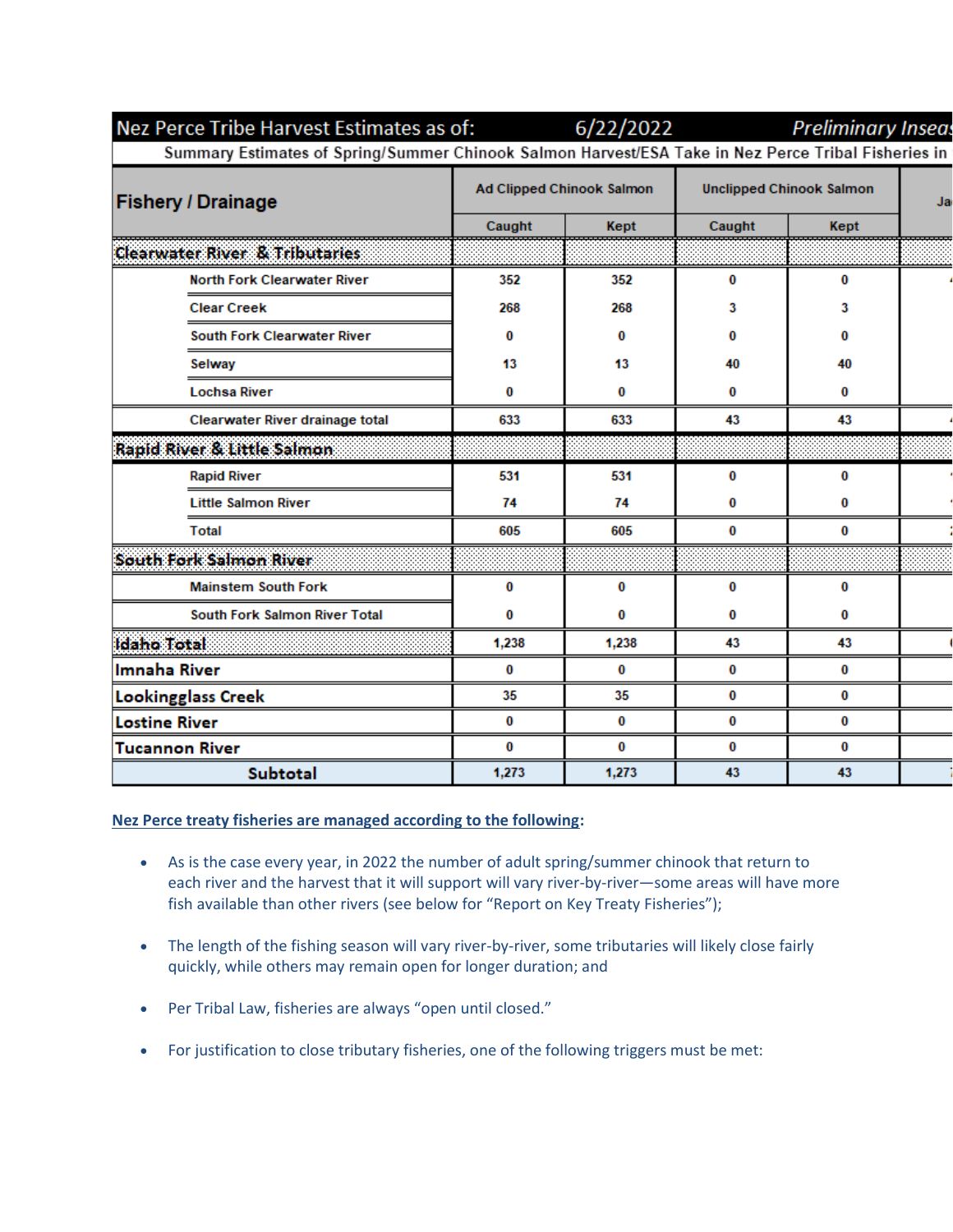$\circ$  Tributary fisheries will remain open until one of the following conditions result: tributary-specific harvest goal is reached, wild spring/summer Chinook impact levels are attained, or natural spawning begins, whichever comes first"

## **Report on Key Nez Perce Treaty Fisheries**

The following information describes the *preliminary* harvest goals for specific rivers based on current in season run projections where available. Each river reported has the identified harvest goal, current estimate of number of fish harvested, and the number of fish left to be harvested (harvest remaining). This year's run is coming in larger than preseason projections, and is expected to be **much larger with significantly more harvest opportunity than the previous five (2017-2021) years**.

- **Clearwater River System** 
	- $\circ$  Hatchery Harvest Goal = 5,071 fish
	- $\circ$  Estimated Harvest = 633 fish
	- $\circ$  Harvest Remaining = 4,438 fish
	- o **NOTE:** Commercial Sales open on Clearwater. For 2022, the NPT has negotiated a IDFG closure in the North Fork of the Clearwater on Mondays, Tuesdays, and Wednesdays of each week. During these days no IDFG sport fishers will be fishing in the North Fork and tribal members will have exclusive access to the river from the base of Dworshak Dam to the confluence of the North Fork with the mainstem of the Clearwater River. **We strongly encourage tribal members to take full advantage of this IDFG closure and NO SPORT FISHERY in the North Fork on MONDAY, TUESDAY, and WEDNESDAY every week.**

# **Rapid River/Little Salmon River**

- $\circ$  Hatchery Harvest Goal = 3,523 fish
- $\circ$  Estimated Harvest = 605 fish
- $\circ$  Harvest Remaining = 2,918 fish
- o **NOTE:** This fishery has been slow the last couple of weeks due to the flooding and high water conditions. Water is currently receding and this fishery has picked up substantially. Expect **VERY GOOD** fishery opportunity the next couple of weeks as the fish held up by high water begin to convert to the fishery.
- **Lookingglass Creek**
	- $\circ$  Harvest Goal = 12 Wild + 204 Hatchery = 216 fish
	- $\circ$  Estimated Harvest = 0 Wild + 35 Hatchery = 35 fish
	- $\circ$  Harvest Remaining = 12 Wild + 169 Hatchery = 181 fish
	- o **NOTE:** Expect this fishery to continue to pick up this week as high flows have subsided. This run has come in above preseason forecast expectations. ODFW opened a sport fishery June 10, 2022.
	- o
	- **Tucannon River**
		- $\circ$  Hatchery Harvest Goal = 1 fish
		- $\circ$  Estimated Harvest = 0 fish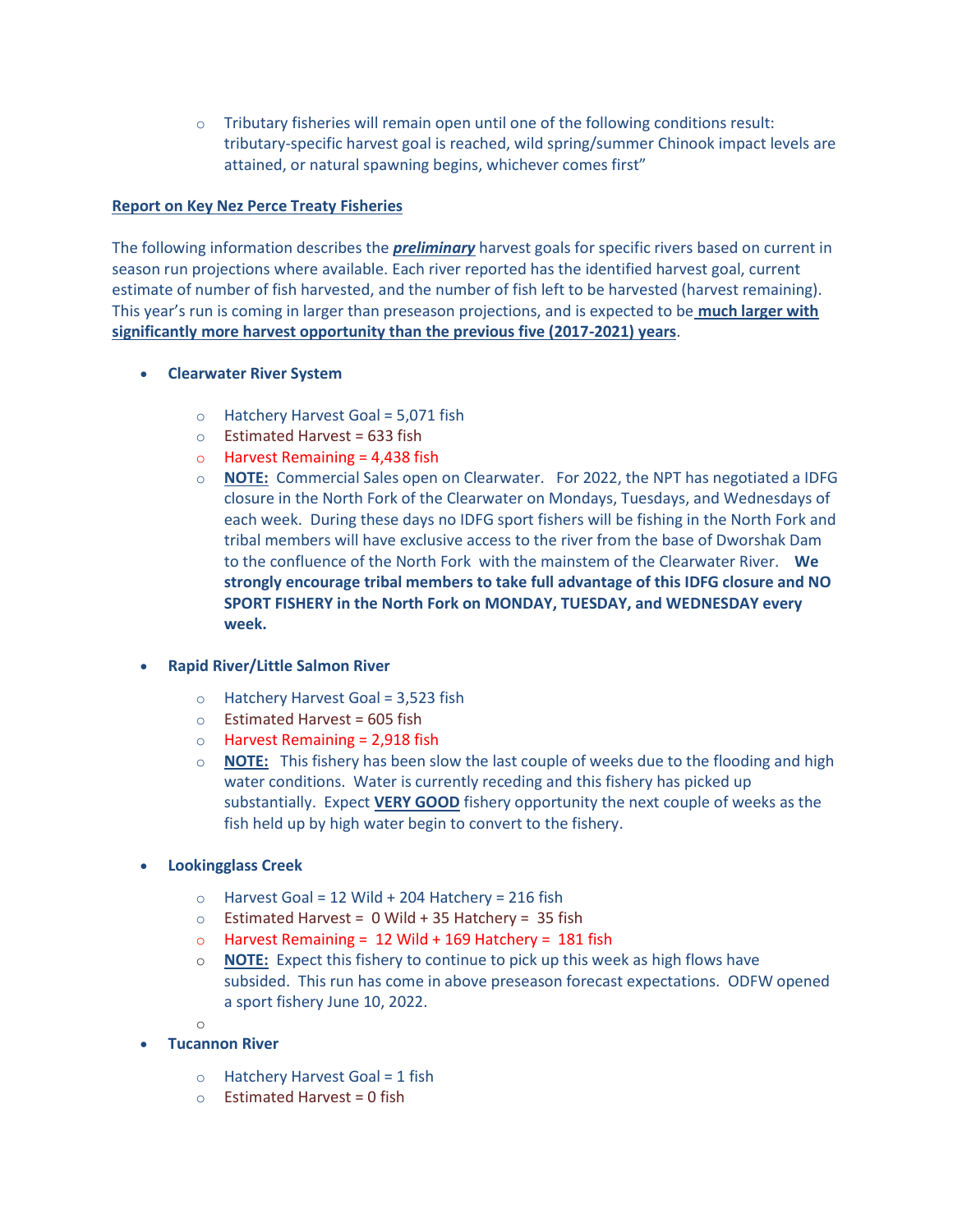- $\circ$  Harvest Remaining = 1 fish
- o **NOTE:** The returns to this system continue to be chronically low and the FWC may need to consider a closure in the near future.

## **South Fork Salmon River**

- $\circ$  Harvest Goal = 130 Wild + 970 Hatchery = 1,100 fish
- $\circ$  Estimated Harvest = 0 Wild + 0 Hatchery = 0 fish
- $\circ$  Harvest Remaining = 130 Wild + 970 Hatchery = 1,100 fish
- o **NOTE**: **For 2022, the NPT has negotiated with IDFG a closure of the state fishery below Phoebe Creek/Jakie Bridge. This closure will allow tribal members exclusive access to that section of the river throughout the entire season**. We are hoping this will improve overall harvest, and access to the early high fish quality portion of the run. Again, we strongly encourage tribal members to take full advantage of this IDFG closure below Phoebe Creek/Jakie Bridge to access these fish. Expect fish to begin arriving to the fishery in the next week.

### **Lostine/Wallowa Rivers**

- $\circ$  Harvest Goal = 14 Wild + 56 Hatchery = 70 fish
- $\circ$  Estimated Harvest = 0 Wild + 0 Hatchery = 0 fish
- $\circ$  Harvest Remaining = 14 Wild + 56 Hatchery = 70 fish
- o **NOTE:** ODFW considering a fishery in 2022. **Lostine weir trapped their first fish last Thursday on June 16, 2022.**
- **Imnaha River**
	- $\circ$  Harvest Goal = 17 Wild + 104 Hatchery = 121 fish
	- $\circ$  Estimated Harvest = 0 Wild + 0 Hatchery = 0 fish
	- $\circ$  Harvest Remaining = 17 Wild + 104 Hatchery = 121 fish
	- o **NOTE:** ODFW considering a fishery in 2022. **Weir was installed today and is fishing, as of Wednesday June 22, 2022.**

#### **Fisheries that are closed**

**NONE AT THIS TIME.**

#### **Gillnet Fishery**

- **FWC took action on June 9, 2022 to open Ceremonial, Subsistence, and Commercial Gillnet fishery on the Mainstem Clearwater River effective June 13, 2022. Fishery runs Monday 6am through Thursday 6 pm of each week until closed. Permit Required.**
- **To date we have only documented 1 unclipped adult harvested in this fishery.**

#### **Commercial Sales**

 **FWC took action to open Commercial Sales on the Clearwater River System opening at 9PM on Monday June 13, 2022.**